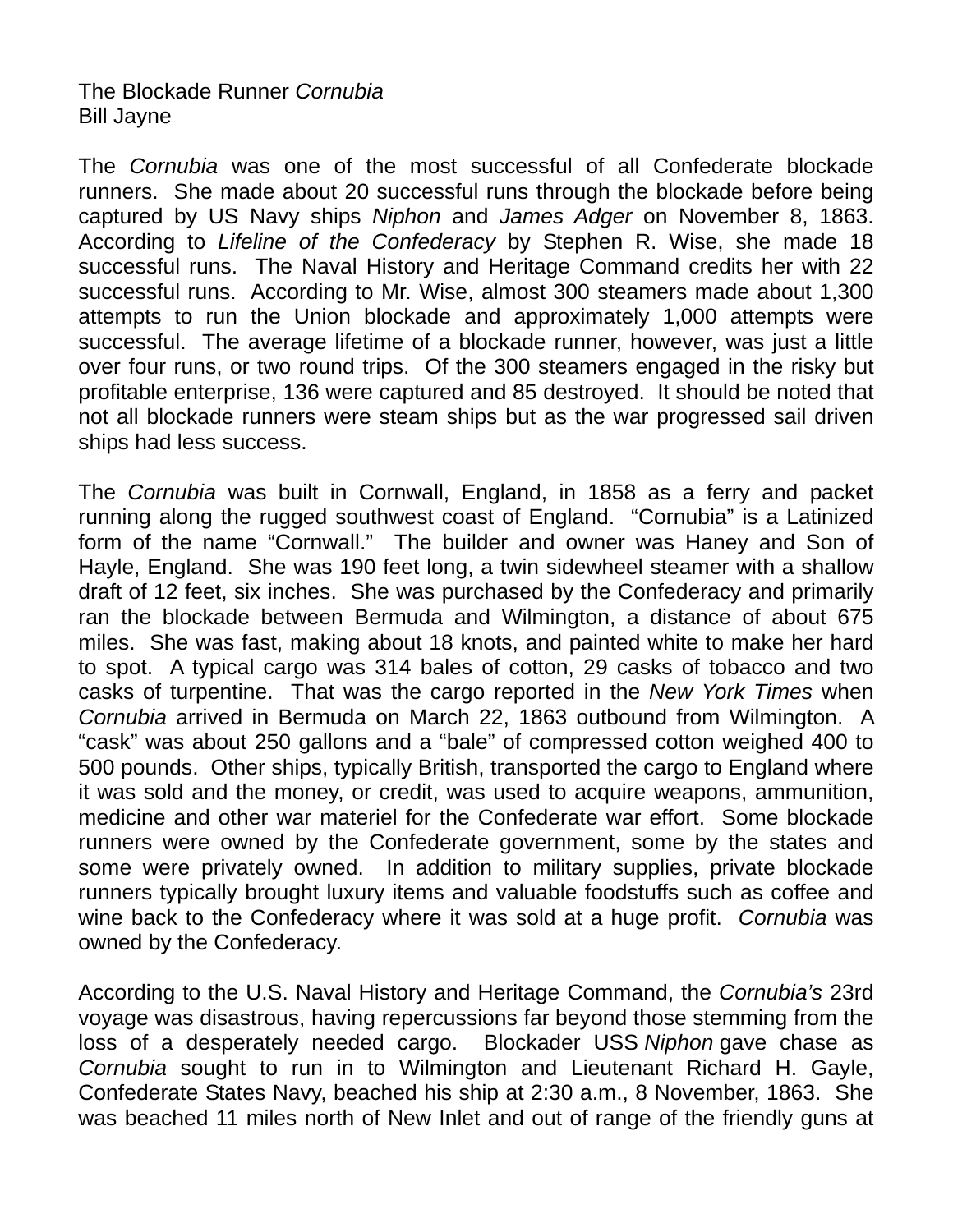Ft. Fisher. The captain, carpenter and one seaman remained on board while the officers, crew and passengers escaped to shore. By 3:00 a.m., USS *James Adger* had towed *Cornubia* free on the flood tide still intact and she and the three captives were duly sent to Boston as a prize, along with a bag of watersoaked mail that one of her officers had tried to dispose of in the surf.

The *Cornubia* papers quickly became a Rosetta stone to unlock the management secrets of the official Confederate blockade-running program. The most immediate result was a new, tough policy toward British seamen caught challenging the blockade. U.S. District Attorney Richard Henry Dana, Jr., at Boston, was designated to receive a sealed packet of all papers taken in the prize. Transmitting them to Secretary Welles, 26 December, after study, Dana wrote: "We have found in the prize steamer *Cornubia* letters which prove that that steamer, the *R. E. Lee,* and *Ella & Annie* and others of their class are the property of the Confederate Government and that their commanders are in the service of the Confederate Navy Department. This raises the question whether, in like cases, the Government will detain foreign seamen found on board as prisoners of war. The letters also show that they are under orders to conceal these facts while in neutral ports, in order to escape the rules applicable to public vessels of belligerents." Welles endorsed the letter, writing: "The persons captured on the boats mentioned and others in like cases to be detained as prisoners."



Richard H. Dana, Jr., author of *Two Years Before the Mast*, in 1842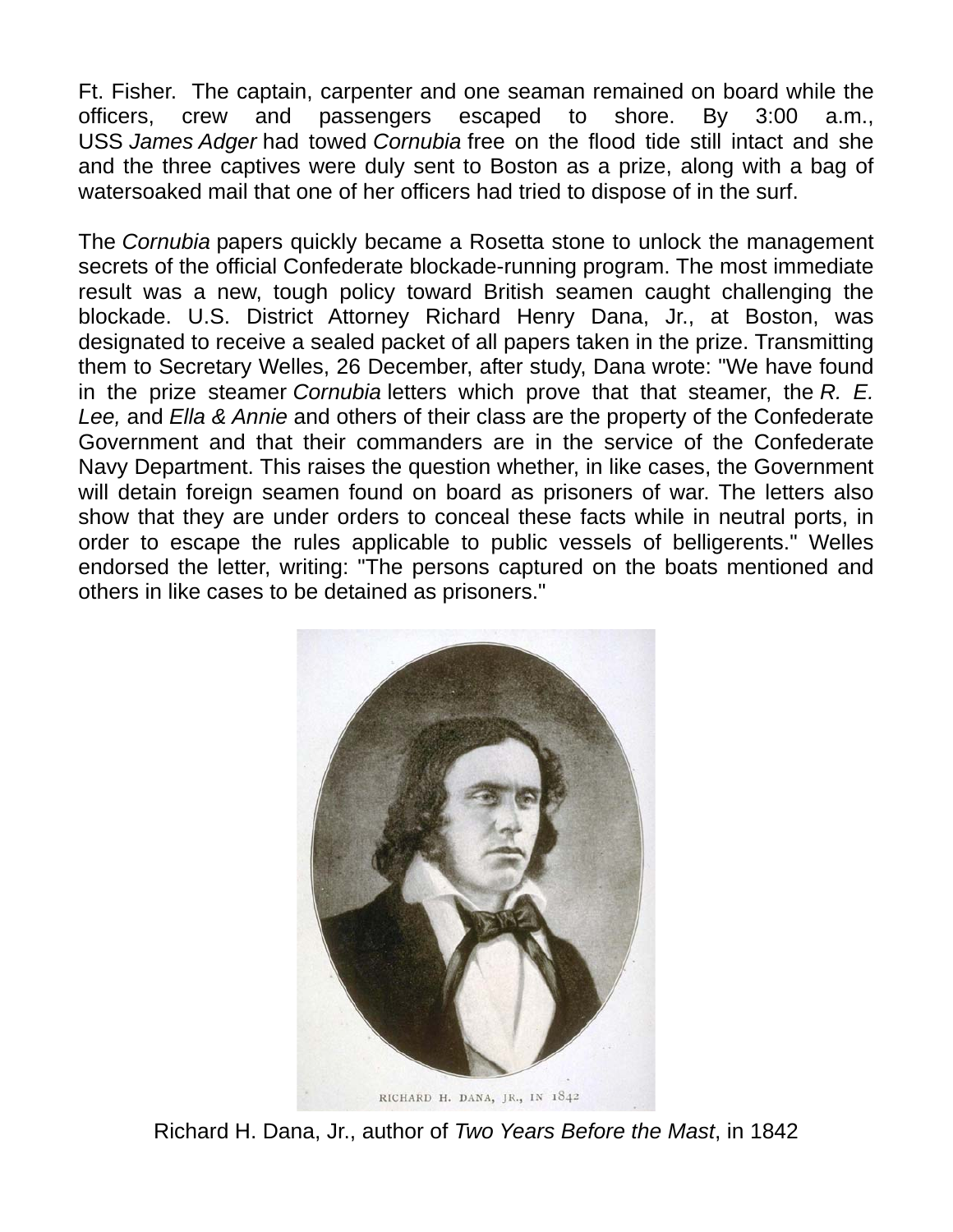Comdr. Thomas H. Patterson, USN, of *James Adger* noted, "Her captain remarked to my executive officer that 'though the *Cornubia* is a small vessel the Confederate Government could better have afforded to lose almost any other vessel.' " He was not referring merely to essential cargo. The papers the captain tried to destroy revealed the operational pattern of the Confederate Army transport service. The ship's Confederate register showed the Secretary of War, "James A. Seddon, of Richmond, Va., is her sole owner." Commanders of these transports were CSN officers who reported to Col. Josiah Gorgas, Chief of Ordnance, CSA, through special War Department Agent J. M. Seixas in Wilmington, N.C.

The Confederacy was buying other ships in addition to the *Cornubia* and the ships were initially commanded by British captains in order to give the appearance of British ownership and conceal their identity as Confederate ships until after they had left British ports. One British captain advised Confederate Navy Secretary Stephen Mallory: "I would suggest that as fast as the ships are paid for, [Confederate States] Navy officers be put in command as a general rule," adding that such vessels "ought to be kept registered in the names of private individuals, otherwise serious embarrassment may arise, as Lord Russell [foreign secretary during the Civil War] has stated in the House of Lords that if it could be shown that the steamers trading between the Confederate States and the British Islands were owned by the Confederate States Government, they would be considered as transports and would be forbidden to enter English ports, except under the restrictions imposed upon all men-of-war of the belligerent powers."

Following this pattern, orders and letters from the summer of 1863 from Col. Gorgas to Lt. Gayle, via Agent Sexias, stated: "You [that is, Lt. Gayle] will assume command of the Steamer *Cornubia* relieving Capt. J. M. Burroughs …(whose contract) terminates on reaching Bermuda...Take immediate steps to change your flag and register under Confederate colors." The intent of the whole system was revealed by the following sentence: "Being in the Confederate service, they [crew members] are entitled to be exchanged as prisoners-of-war."

As the war progressed, the Confederate government realized that it needed to gain more control over blockade running in order to ensure a flow of desperately needed military supplies, including weapons. Typical of the Confederacy's reluctance to exercise centralized control, however, it wasn't until February 1864 that President Jefferson Davis was authorized to exercise control over all foreign commerce. In essence, it was too late by that time, as the Union Navy's blockade had become more and more effective as the war ground on.